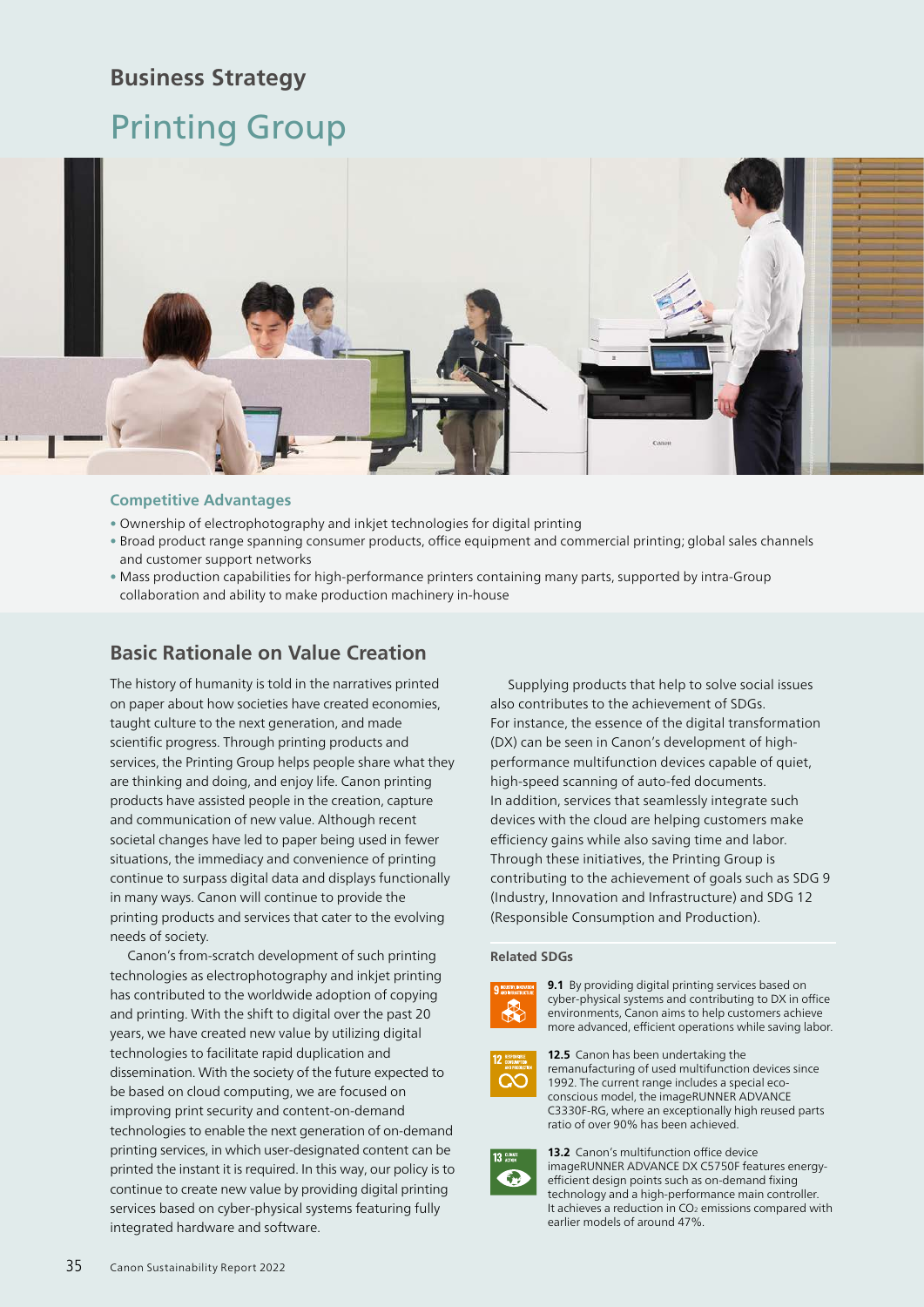# Corporate Information Message from the CEO Policies and Strategies Activity Report Management Foundation Corporate Information Data Summary/ Data Summary/

# **Business Strategy in Phase VI**

## Business opportunities

- Demand for new printing/document solutions brought about by advances in IT
- Need for new printing services that cater to diverse work styles such as remote work
- Growth of digital printing markets in commercial and industrial printing sectors

### Risks

- Delay in development of digital services that meet the latest needs
- Acceleration of decline in office print volume due to impact of COVID-19 pandemic
- Impact on production and sales volumes due to semiconductor shortages
- Upgrading products and services to supply printing environments of uniform quality across home, office and other locations

Issues

- Improved efforts to mitigate production/procurement risks to minimize business impact of factors such as COVID-19 outbreaks and semiconductor shortages
- Improved remanufacturing and product capabilities to mitigate business risks while responding to the increased opportunities as society becomes more eco-friendly

# **Initiatives for Year I of Phase VI (2021)**

- We derived gains in efficiency across development, production and sales through various collaborative efforts aimed at overcoming internal organizational barriers. Working on product development with Group companies helped to strengthen the competitive advantage of our products in commercial printing, a field considered to have new growth potential.
- We lost some sales opportunities due to emerging supply-side issues such as COVID-19 outbreaks and semiconductor shortages. We initiated efforts toward strengthening our development and production set-up to help mitigate future business continuity risks.
- As part of responding to evolving work styles, we upgraded our development capabilities for products that can deliver an office-level printing environment in the home or other locations, as well as for related operational support tools.



# **Strategic Focus for Phase VI Going Forward (through 2025)**

- Expand commercial printing business; establish industrial printing business; gain leadership of the digital printing market
- Reinforce Canon's product lineup by leveraging our strengths in electrophotography and inkjet technologies, along with DX-related capabilities

To achieve these goals, in 2022, we are focusing on upgrading the product lineup and our workflow solutions, and on providing printing environments that function independent of location.

Our medium-to-long-term strategy in digital commercial printing is to focus on accommodating an expanded range of print media, notably printing of labels and packages. In hardware, our aim is to supply product ranges to cover all types of usage from the home or office environment to professional print service providers, as well as commercial and industrial print settings. In addition, Canon will offer print systems to deliver cloud-based on-demand printing services.

We are focused on providing new solutions for the DX era based on Canon's print management technology originally developed for office environments. We are also striving to create new business possibilities by applying inkjet technology to other industrial sectors. In addition, we remain committed to ensuring all our business activities are environmentally conscious.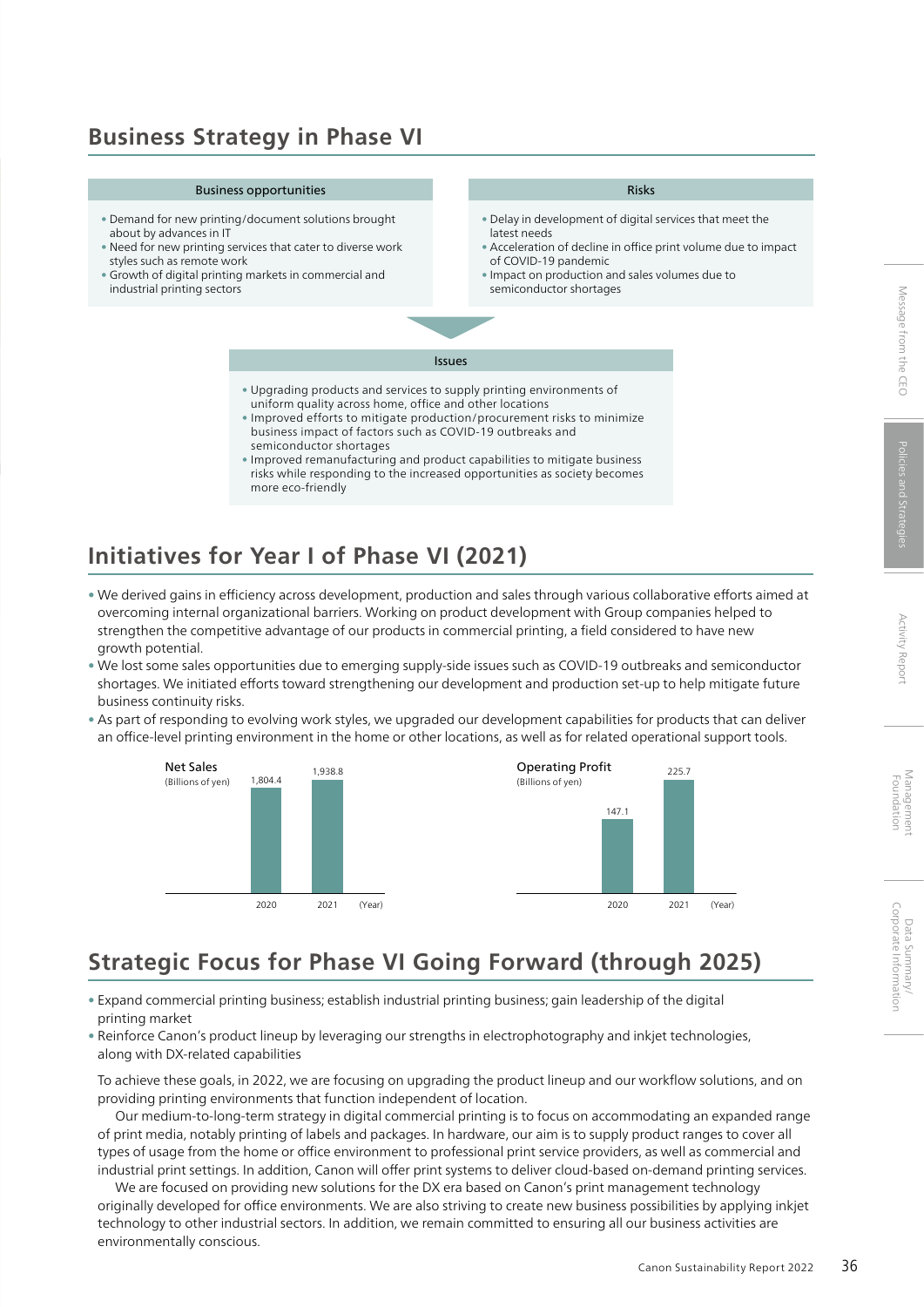# Imaging Group



## **Competitive Advantages**

- Unique brand power inherited as longstanding industry pioneer and supplier of cameras used by professionals
- Ability to create value as leading company in the field of imaging, based on established superiority in optical and camera technologies
- Ability to supply products and services on a global scale due to ownership of technologies relating to network cameras, image-processing software, and video analytics

## **Basic Rationale on Value Creation**

Visual information is essential in people's daily lives. The Imaging Group supplies a diverse range of products and services that enhance the value of the visual image and enable customers to convert embedded information as required.

In the camera business, Canon contributes to the cultural development of photography and video by supplying high-performance products that use the optical technologies we have cultivated over many years to create high-quality images. These visual images not only preserve memories and emotions in vivid color, but also create value by sharing the joy of visual experiences. We are also developing new concept products to enable novel approaches to image creation, and building tools to support production of highly creative content utilizing technologies such as virtual reality (VR) and volumetric video. Our web cameras are also used in offices, schools and other settings to help overcome limitations of time and location.

In the network camera business, Canon's aim is to help address social issues by converting video-feed data into information. To help realize a more safe and secure society, in addition to supplying network cameras, video management software, and video analytics technology for security applications, we are integrating technologies to develop video solutions for use in recording and monitoring, as well as assessing and responding to emergency situations.

Canon products also have uses in manufacturing or

retail settings. Improvements in productivity, quality and customer satisfaction can be achieved by linking video solutions to operating systems. For example, video analytics technology can be employed in factories to help identify defective items or even automate such tasks, thus saving labor. In shops or distribution centers, this technology can also be used to reduce losses and increase profits by tracking movements or product inventories.

By supplying systems that help translate visual experiences into human happiness and providing video solutions to help address social issues, the Imaging Group aspires to support comfortable lifestyles, culture and education. These efforts contribute to the achievement of goals such as SDG 4 (Quality Education) and SDG 11 (Sustainable Cities and Communities).

## **Related SDGs**



**4.7** Canon is helping to realize broader educational opportunities through streaming video systems that enable expressively rich communications.



11.2 Canon supplies various video solutions that are contributing to the realization of smart cities and the development of smart mobility solutions.



**12.3, 13.2** Understanding our responsibilities as a corporate citizen, we are targeting steady reductions in the use of energy and resources through development and design advances; we also supply solutions to contribute to productivity improvements.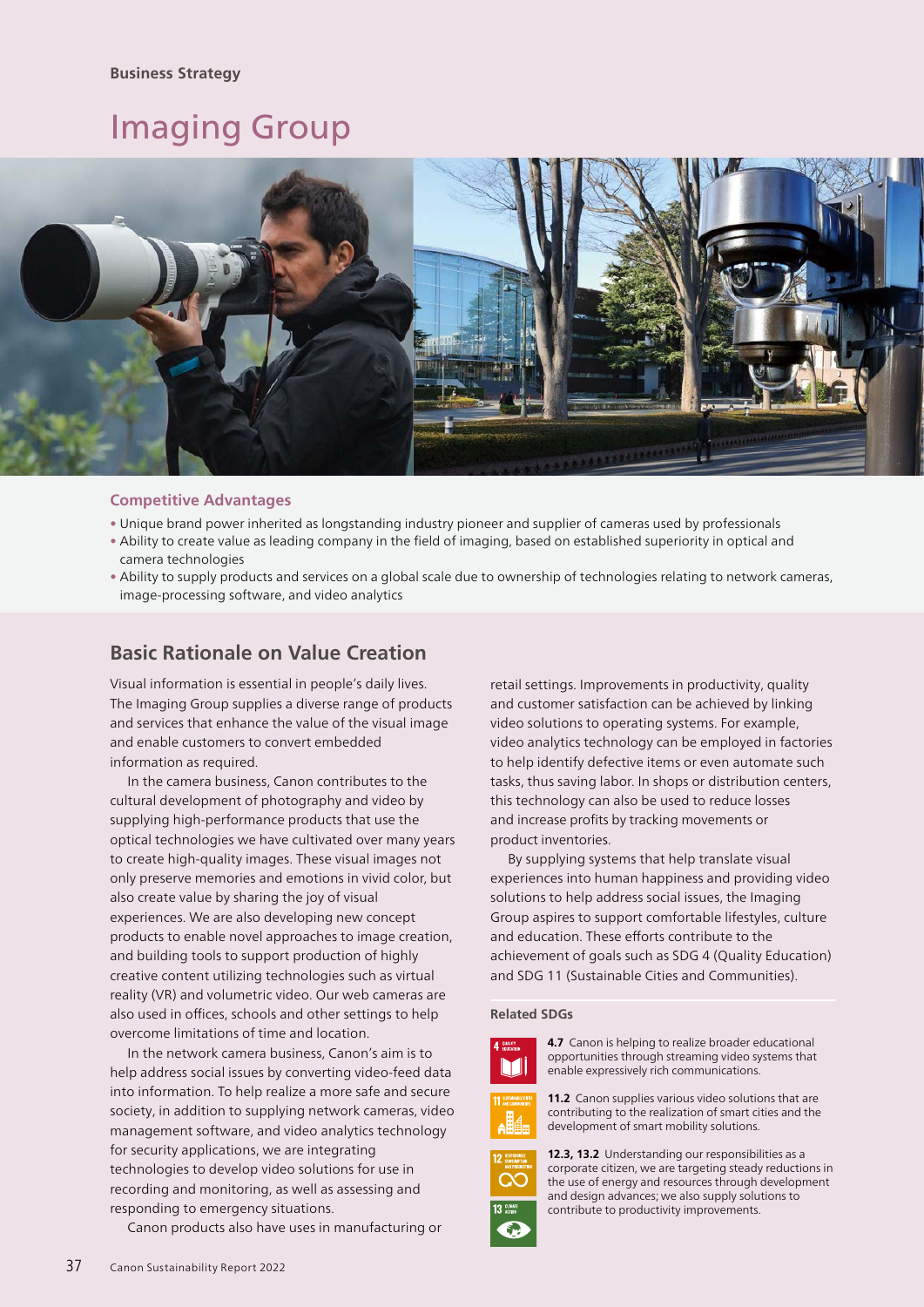## **Business Strategy in Phase VI**

#### Business opportunities

- Growing demand for network video solutions due to digitalization of society
- COVID-19-induced growth in market for online video-based communications
- Growing demand for advanced video imaging such as XR, volumetric video and VFX

#### Risks

- Contraction of camera market due to advances in smartphone functionality
- COVID-19-related impacts such as reductions in face-to-face sales opportunities and difficulties with logistics and parts procurement
- Brand recognition among younger demographics

Issues

- Establishing strong position in the mirrorless camera market
- Creating new businesses in the fields of visual experience and visual data utilization
- Collaborating with partners possessing different strengths
- Upgrading software technology

# **Initiatives for Year I of Phase VI (2021)**

- We further enhanced our EOS R system cameras and RF-series interchangeable lenses, and launched a new virtual reality ("VR") imaging production system (EOS VR SYSTEM). We also proposed new ways to enjoy images, including the launch of a new camera that captures images automatically and remote web-cameras.
- We strengthened our technological cooperation with Group companies: with Axis in development and marketing, with Milestone in video management software, with Arcules in cloud-based services, and with BriefCam in video analytics software.
- We developed video analytics solutions based on combining image processing and AI technologies such as a solution to alert office users to possible congestion and a solution called "Inspection Eye for Infrastructure" to detect cracks in buildings.



# **Strategic Focus for Phase VI Going Forward (through 2025)**

- Maintain the top position in the digital camera market and expand business scope of network cameras to encompass the social infrastructure market
- Establish Smart Mobility business by leveraging our optical and network technologies

In the camera business, our aim is to generate sustained profits by retaining our leading brand position based on market share. We will also focus on leveraging our technical expertise to develop solutions that explore new possibilities in visual expression, such as XR systems (combining VR, MR and AR) and volumetric video.

We are also striving to utilize imaging technology to expand into business domains that help solve social issues. This includes the development of video analytics solutions for collaborative robots and automated guided vehicles, and efforts to upgrade our lineup of cameras fitted with advanced sensors for capturing images even in the dark. We are also pursuing efforts to grow the business through an open innovation approach by leveraging the strengths of Canon's imaging technology. In the promising area of autonomous driving, in addition to optical technologies we are developing distance measuring and other perception technologies, working to build a smart mobility business.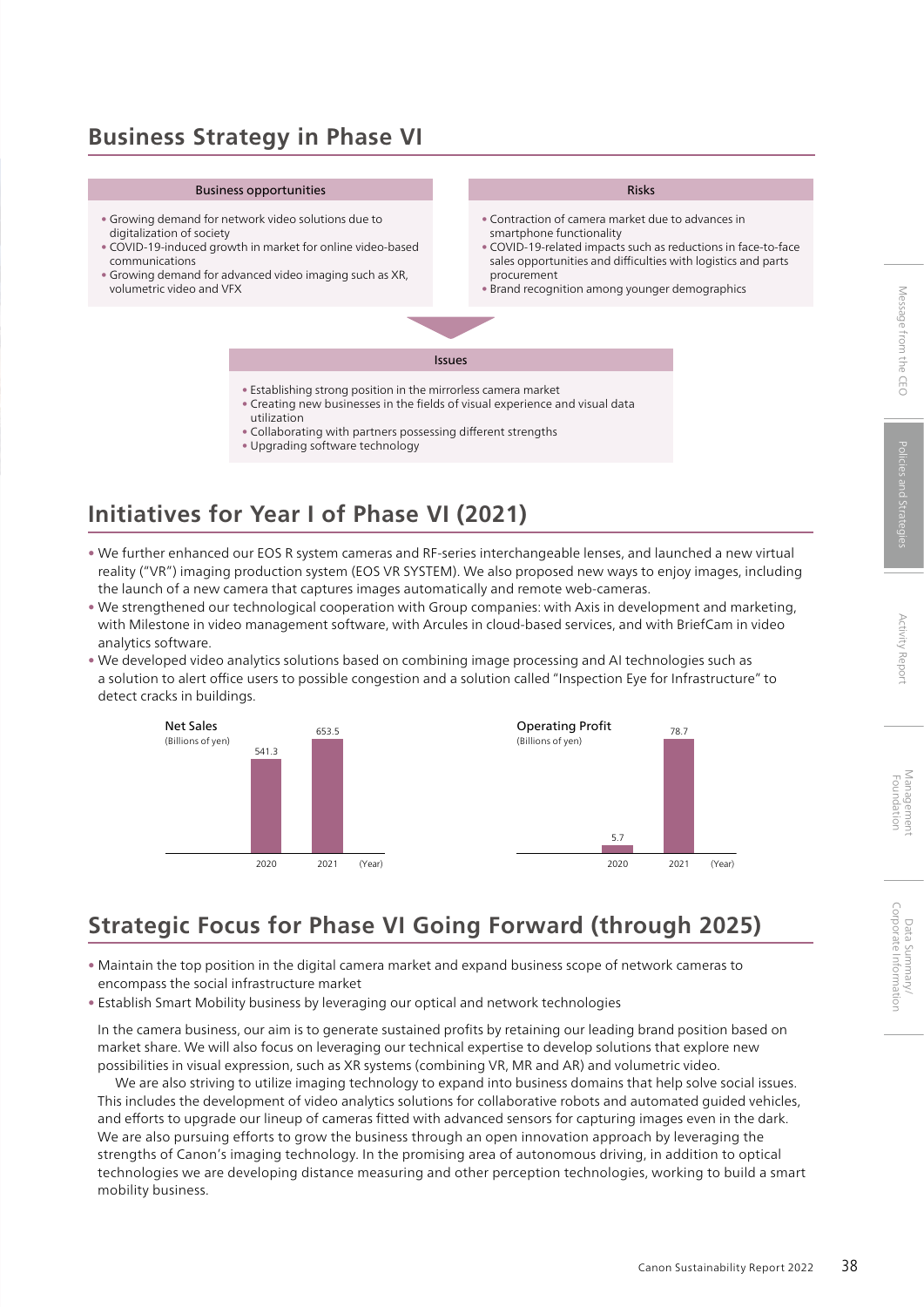## **Business Strategy**

# Medical Group



## **Competitive Advantages**

- Over a century of knowledge in the medical field and partnerships with healthcare professionals
- Canon's diverse range of proprietary imaging and manufacturing technologies
- Global sales/service network over 150 countries/regions

## **Basic Rationale on Value Creation**

Amid global trends of rapidly aging populations, rising healthcare costs and the ongoing infectious threat posed by COVID-19, demand for healthcare has risen to unprecedented levels, and promoting better health while preventing disease is now a common challenge across countries and regions worldwide. Under such conditions, Canon's Medical Group is engaged in business that respects a shared set of values with patients and healthcare professionals. In terms of value creation, the foremost priority for Canon is to work out what kinds of technology are required to fulfill the needs of those providing healthcare; to supply the technology for realizing this practically; and to find ways of ensuring ease-of-use and maximizing economic value. These ideas are summarized in the Canon Medical management slogan *Made for Life*, which plays a guiding role in the Medical Group.

The Medical Group is mainly focused on the three fields of diagnostic imaging, healthcare IT and in vitro diagnostics. Our products and services help to prevent disease, maintain people's health, and contribute to recovery from illness in varied ways. In the field of diagnostic imaging, we are utilizing AI technology to develop CT, MRI, and PET-CT image reconstruction technology that offers higher image quality while reducing radiation dose and noise, and to realize easy-to-operate diagnostic ultrasound systems that

allow more efficient testing. In healthcare IT, we are developing IT solutions to collect, integrate, analyze and process different types of diagnostic images and data. In the field of in vitro diagnostics (IVD), we are supplying rapid genetic testing systems, antigen test kits and IVD reagents for COVID-19 testing.

These business activities are directly involved with solving social issues related to human health and welfare, thus contributing to achieving the SDGs, most notably SDG 3 (Good Health and Wellbeing), SDG 9 (Industry, Innovation and Infrastructure), and SDG 17 (Partnerships for the Goals).

## **Related SDGs**



**3.d** By incorporating image reconstruction technology developed using AI, we have brought to market diagnostic imaging equipment that achieves high image quality while reducing radiation dose compared to conventional CT scanners.



**9.5** Canon's efforts to promote innovation include joint research projects with the National Cancer Center of Japan in the field of photon-counting CT systems, and with Kyoto University's Center for iPS Cell Research and Application to develop high-quality iPS cell lines for autograft use.



**17.6** Through partnerships with universities and medical institutions in Japan and overseas, we are carrying out leading-edge research on AI-based precision care approaches, including the latest clinical research on CT, MRI, and diagnostic ultrasound systems.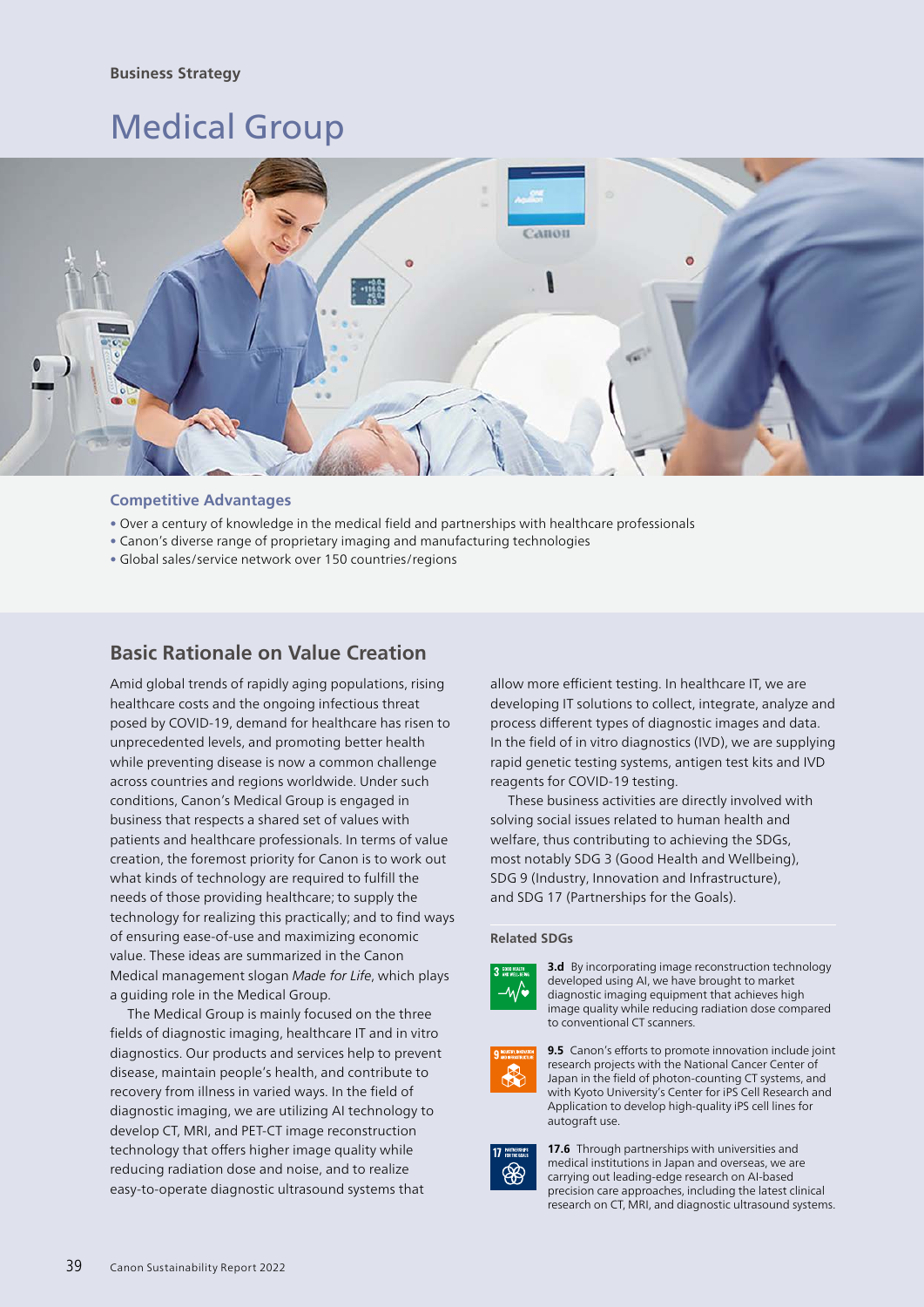## **Business Strategy in Phase VI**

#### Business opportunities

- Harnessing new materials to create additional value in diagnostic imaging equipment
- Advances in genetic and other biotech fields and regenerative medicine
- Adoption of ways to promote and demonstrate systems remotely using DX tools

## Risks

- Reduced opportunities for sales and supply chain disruption caused by the COVID-19 pandemic
- Preferential policies for locally manufactured products for medical devices
- Underdeveloped presence in the U.S., the market with the greatest global influence

Issues

- Expansion of business portfolio beyond diagnostic imaging systems
- Gaining market share in the U.S. and elsewhere for diagnostic imaging equipment and upgrading global presence
- Improving the supply chain by switching to readily accessible materials and alternatives in response to changes in the environment

## **Initiatives for Year I of Phase VI (2021)**

- Our efforts to commercialize photon-counting CT systems, which are expected to achieve high image resolution while reducing radiation dose compared with conventional CT scanners, included the acquisition of Redlen Technologies and the start of a related joint research project with the National Cancer Center of Japan.
- Product launches included a digital X-ray system for multipurpose scans; a digital PET-CT system using AI-based image reconstruction technology; a 320-row area detector CT scanner; a high-power 1.5-tesla MRI scanner; and new premium-class diagnostic ultrasound systems that support highly efficient testing.
- We established a global organizational structure to strengthen the healthcare IT business and sought to speed up joint research with medical institutions.



# **Strategic Focus for Phase VI Going Forward (through 2025)**

- Further expansion of diagnostic imaging business through external partnerships or M&A
- Expand portfolio into fields beyond diagnostic imaging, such as IVD reagents and healthcare IT

In diagnostic imaging, we will develop technology to facilitate commercialization of photon-counting CT systems that have the potential to deliver ultra-high image quality while significantly reducing radiation dose required in scanning. In addition, we are developing next-generation high-performance MRI scanning systems by combining technologies from Group companies, notably the RF coil technology of QED, with image-processing technology based on AI. In ultrasound equipment, we are working on cutting the cost of sales via in-house production of a common platform using proprietary technology.

To develop businesses beyond diagnostic imaging, we are working to develop healthcare IT systems that gather, integrate, and analyze image and non-image data collected in clinical settings. In the IVD field, we are working to expand Canon's business portfolio by broadening our presence into areas such as peripheral devices used in testing.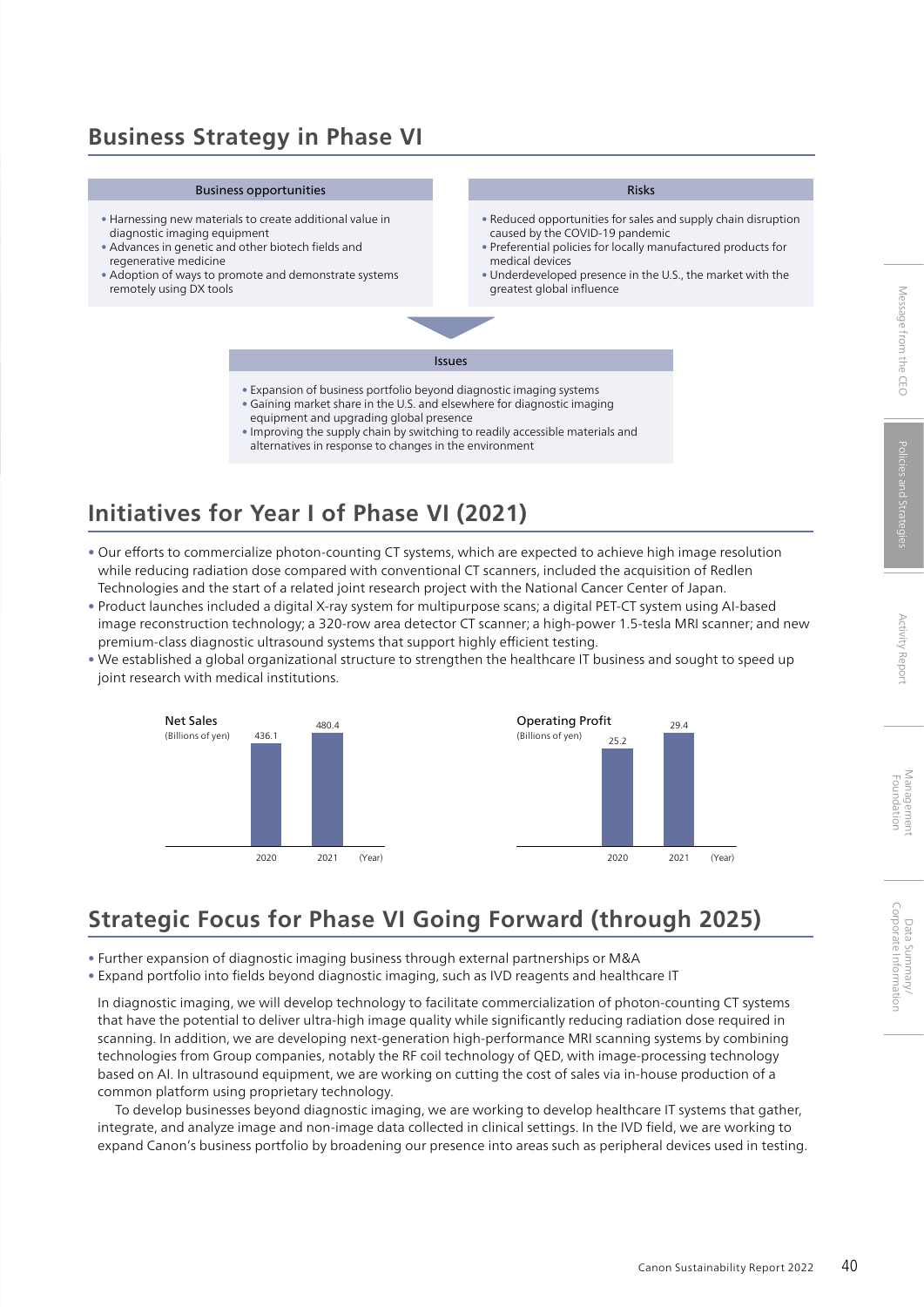# Industrial Group



## **Competitive Advantages**

- Product development based on incorporating specific customer requirements from design stage, with manufacturing sites and facilities capable of development, design and production
- Nanoimprint lithography technology that lowers costs and achieves miniaturization
- Products that raise customer productivity and that enable lower cost of ownership; professional workforce with high levels of technical expertise and experience

## **Basic Rationale on Value Creation**

In 1970, Canon became the first Japanese firm to launch semiconductor lithography equipment. In 1986, we began applying the technology to the development of lithography equipment for manufacturing flat-panel displays (FPD). These areas still form the core of the Group's business today. In the past, to address the miniaturization of semiconductors, we pursued a business strategy of expanding our lineup of products to offer to the market. Although the need for miniaturization continues to exist, from the 2010s, we shifted our strategy toward product development that incorporates specific customer requirements from the design stage, in line with diversifying customer needs, leading to increased earnings and the flexible provision of value to customers.

Today, Canon develops, manufactures and sells lithography equipment based on i-line (mercury lamp) or KrF (krypton fluoride) technology to help lower production costs and increase productivity for customers. Due to high power consumption of lithography equipment, we are working to develop more energy-efficient models and otherwise add value to our existing range by proposing solutions tailored to specific customer usage conditions.

Canon's products in this field are one of the forces driving global establishment of social infrastructure,

industrial innovation, and energy-saving initiatives. Hence, our related business activities directly create value for society. Moreover, by stamping the circuits directly onto the wafer, our nanoimprint lithography equipment revolutionizes the semiconductor production process, enabling the creation of highly detailed nano-level circuitry at reduced cost and energy consumption. This will create added value for the entire semiconductor industry.

By helping to build the base for new industries and provide flexible value in line with customer needs, Canon's efforts in the field of industrial equipment contribute to the achievement of SDGs such as SDG 9 (Industry, Innovation and Infrastructure) and SDG 11 (Sustainable Cities and Communities).

### **Related SDGs**



**9.4** Nanoimprint lithography technology simplifies the production process for semiconductors without any loss of high-performance functionality, leading to energy savings, higher productivity and reduction in environmental impact.



**11.6** We are working to lower environmental impact by using fewer packaging materials.